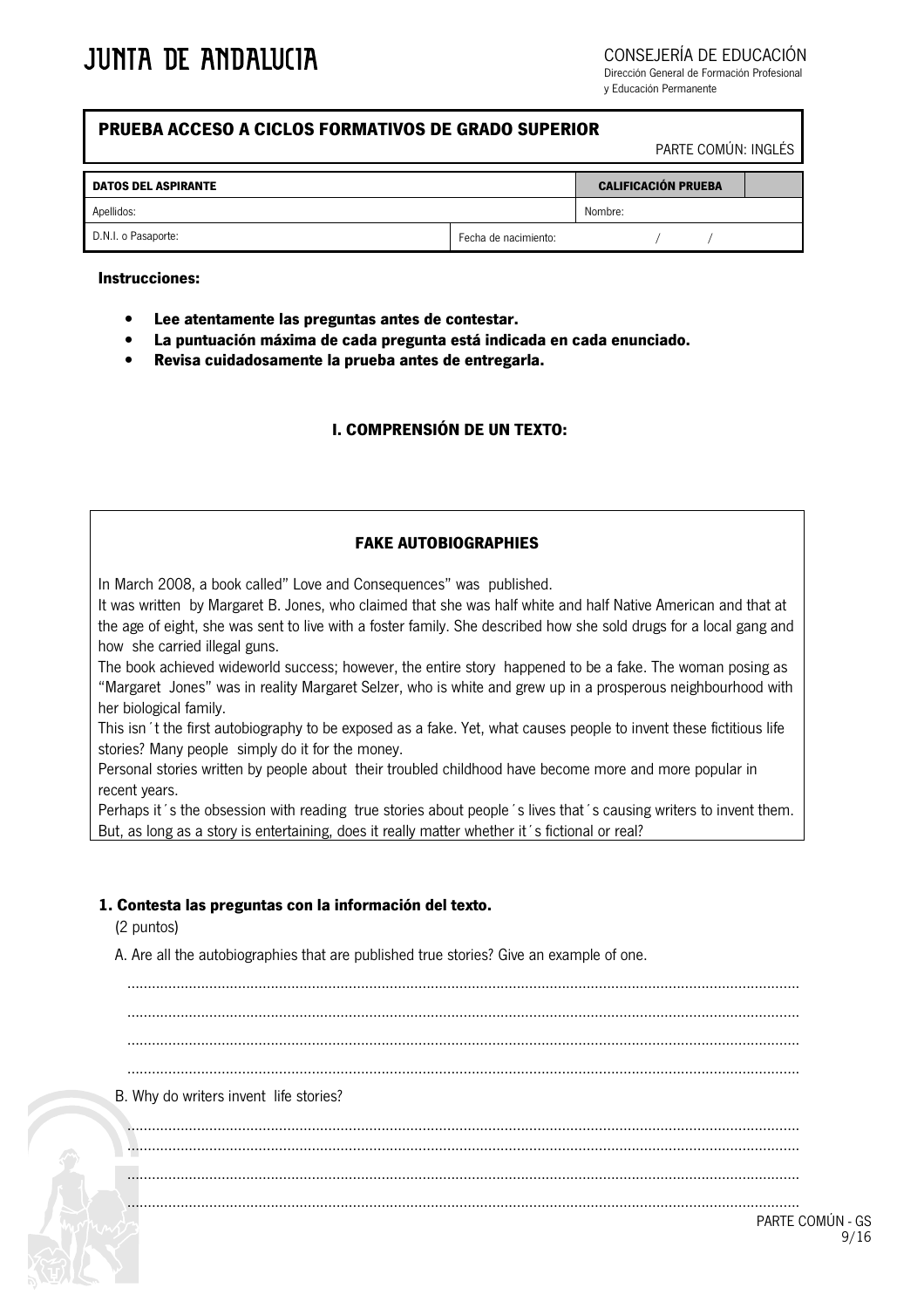## 2. De acuerdo con el texto, di si las siguientes afirmaciones son verdaderas (V) o falsas (F). (2 puntos).



Margaret Seltzer was half white half black.

- The book 'Love and Consequences' was a fake.
- People aren 't obsessed with reading true stories about people 's lives.

 $\Box$  'Love and Consequences' is the first book of this kind to have been discovered to be a fake.

## **II. GRAMÁTICA Y VOCABULARIO**

## 3. Responde a las siguientes cuestiones:

(3 puntos)

- 
- 

C. Write a word from the text which matches the following definition: 'period of time when we are children.'

- D. Write a question for the underlined words: 'in March 2008, a book called 'Love and Consequences' was published'.
	-
- E. Write the interrogative of this sentence: 'she described how she sold drugs'.

F. Complete with the correct form of the verb: '1 .............. already .............. (see) that film'.

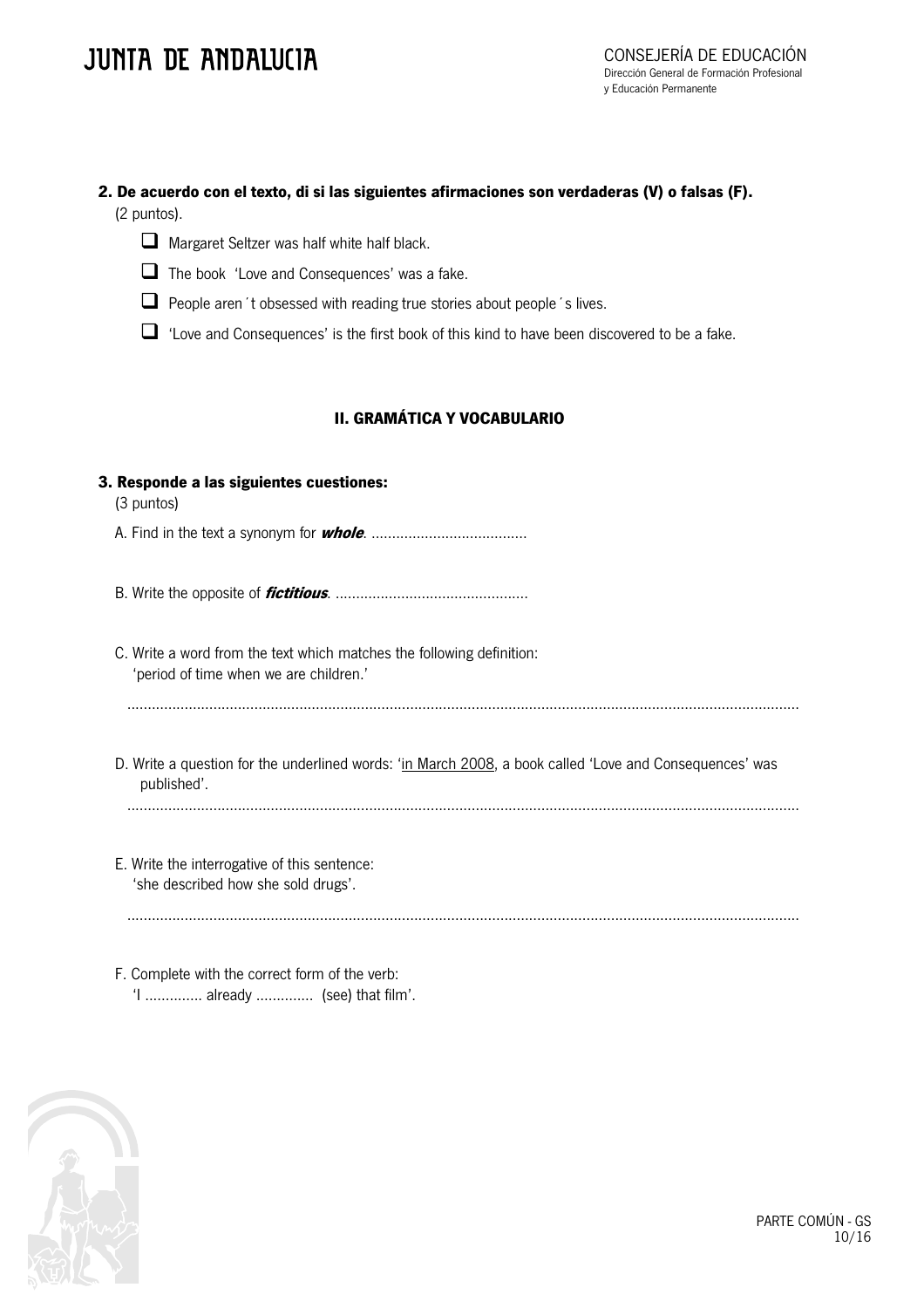## **JUNTA DE ANDALUCIA**

## III. REDACCIÓN DE UN TEXTO

#### 4. Escribe un texto de entre 60 y 80 palabras sobre uno de los siguientes temas: (3 puntos)

A. Do you like reading autobiographies? Why?

B. Whose autobiography would you like to read? For what reason?



PARTE COMÚN - GS  $11/16$